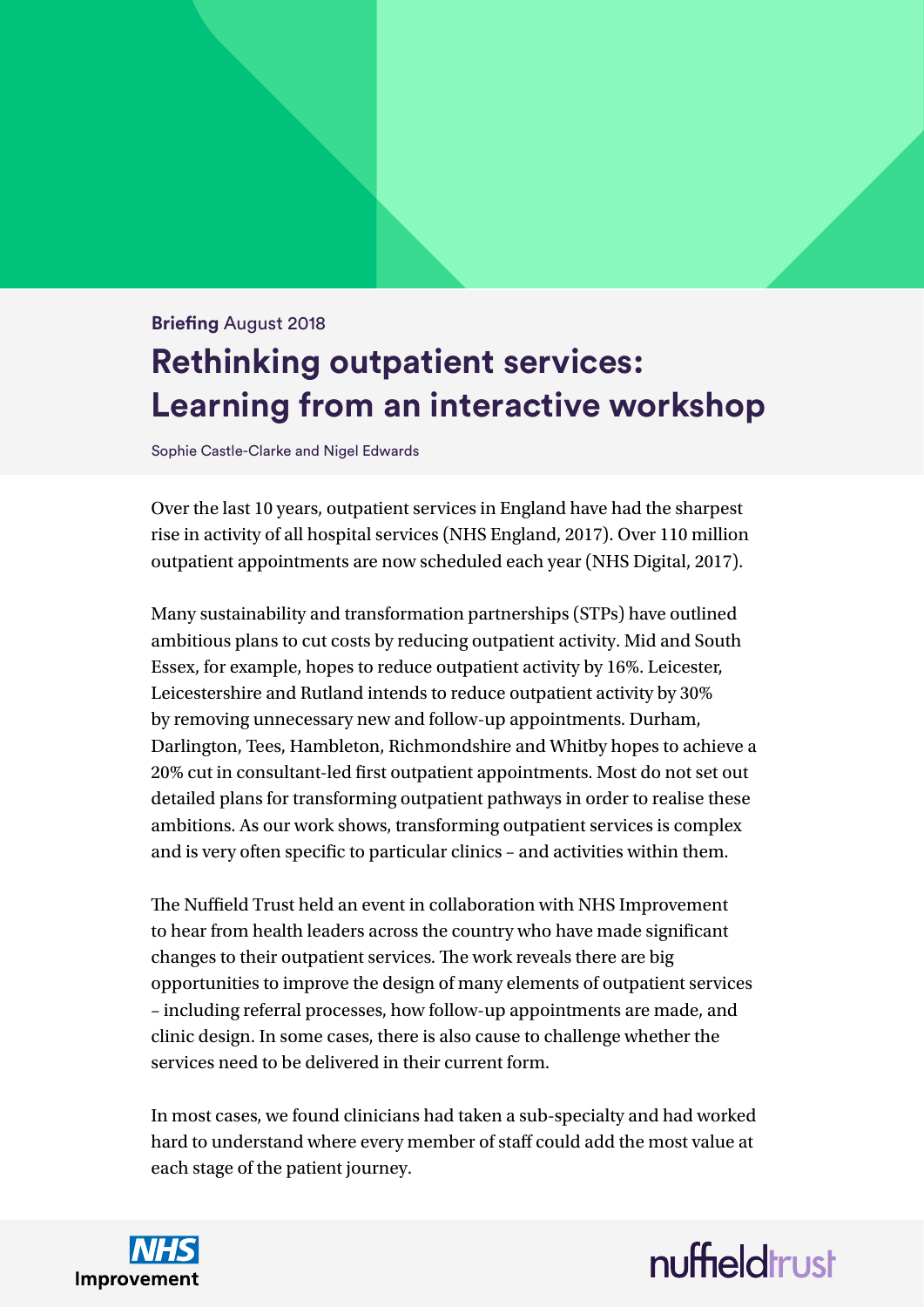The following overarching principles emerged:

- **Outpatient redesign works best when it is focused and led by the clinicians who are delivering it.** This trumps commissioner or managerial direction – as one participant put it, "clinicians are fed up of having things done to them". Clinicians, therefore, need the time and space to make changes and experiment with different models, overcoming challenges as they arise. The redesigns we heard about were more effective for having been a team activity with a senior clinician driving the process.
- **Use data to reinforce new ways of working.** We heard particularly good examples of using data to enable consultants to take on a population health approach, or to change the culture around missed outpatient appointments.
- **Renegotiate the tariff locally.** Currently, new service models (e.g. remote consultations) are not effectively addressed in the standard national tariff, though NHS Improvement is exploring tariff options to support digital outpatient delivery. Changes in activity and patient case mix should be taken into account when negotiating prices locally. Guidance is available in section six of the 2017/19 national tariff.
- **• Design the service based on a thorough understanding of the tasks that need to be done.** Think about whether it is advice, diagnosis, providing an intervention, long-term management, monitoring progress, following up treatment or some other role. Based on the task at hand, consider using alternative consultation models such as virtual clinics or group consultations.

*The following specific messages are aimed at particular parts of the outpatient pathway – although some may apply more broadly.*

#### **Getting referral right**

- Develop closer relationships between referring clinicians (especially GPs) and consultants to facilitate a better understanding of the support they need. Combine education and practice where possible.
- For some outpatient specialties (particularly those with a wholepopulation focus such as paediatrics or geriatrics), the specialist can adopt a population health management approach by working closely with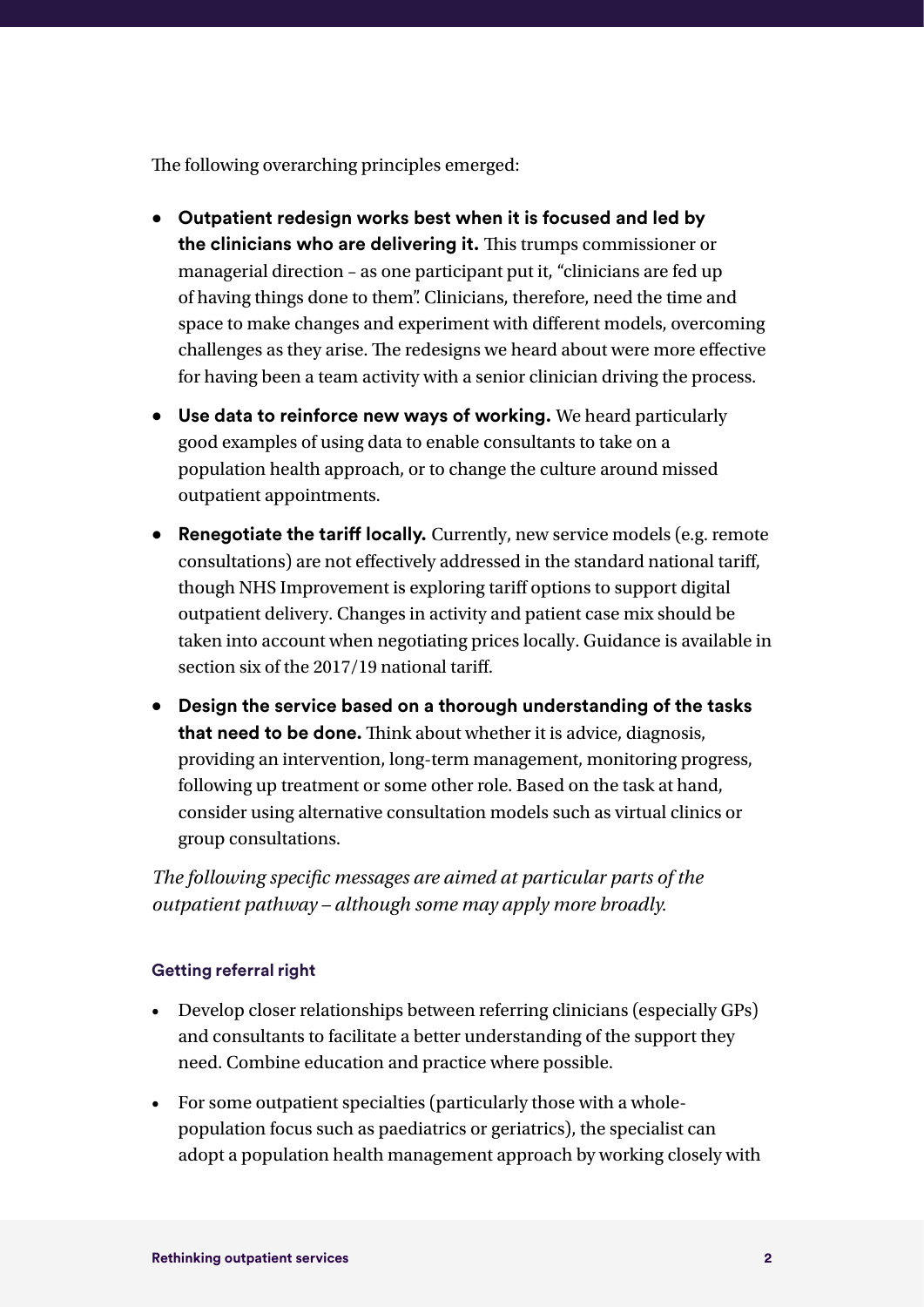primary care and specialist nursing in order to deliver proactive care – and avoid unnecessary referrals.

• Administrative referral management models which only apply rules and check referrals do not appear to be cost-effective and can introduce a nonvalue-adding step, delay and some potential risk into the process (Ball and others, 2016).

#### **Improving outpatient clinics and getting follow-up right**

- Look at the patient journey from start to finish and ensure that each member of staff is using their range of expertise to add the greatest possible value.
- Work with patients to change the model and enable greater flexibility. Patients can, with the right support, make decisions about what they need (e.g. follow up) or provide information in ways that can make major changes to the model possible.
- Redesign staff roles: in some clinics there is a significant opportunity to make better use of scarce skills by changing skill mix.

Redesign takes a lot of time and is not straightforward. It is easy to overestimate what is possible in the short term and to underestimate how much clinicians need to invest in the process. However, we heard striking examples of ways outpatient services can be successfully reimagined, making them more effective, more efficient and, ultimately, more satisfying for patients and staff.

But there is no one-size-fits-all solution. Outpatients is not one service, even within a particular specialty. Each clinic is likely to require different design solutions and interventions. Generic planning assumptions about changes in outpatient services are likely to be misleading and, if not applied carefully and appropriately to each type of service and task, plans are likely to fail, with opportunities for major change missed and potential damage to services that require bespoke solutions.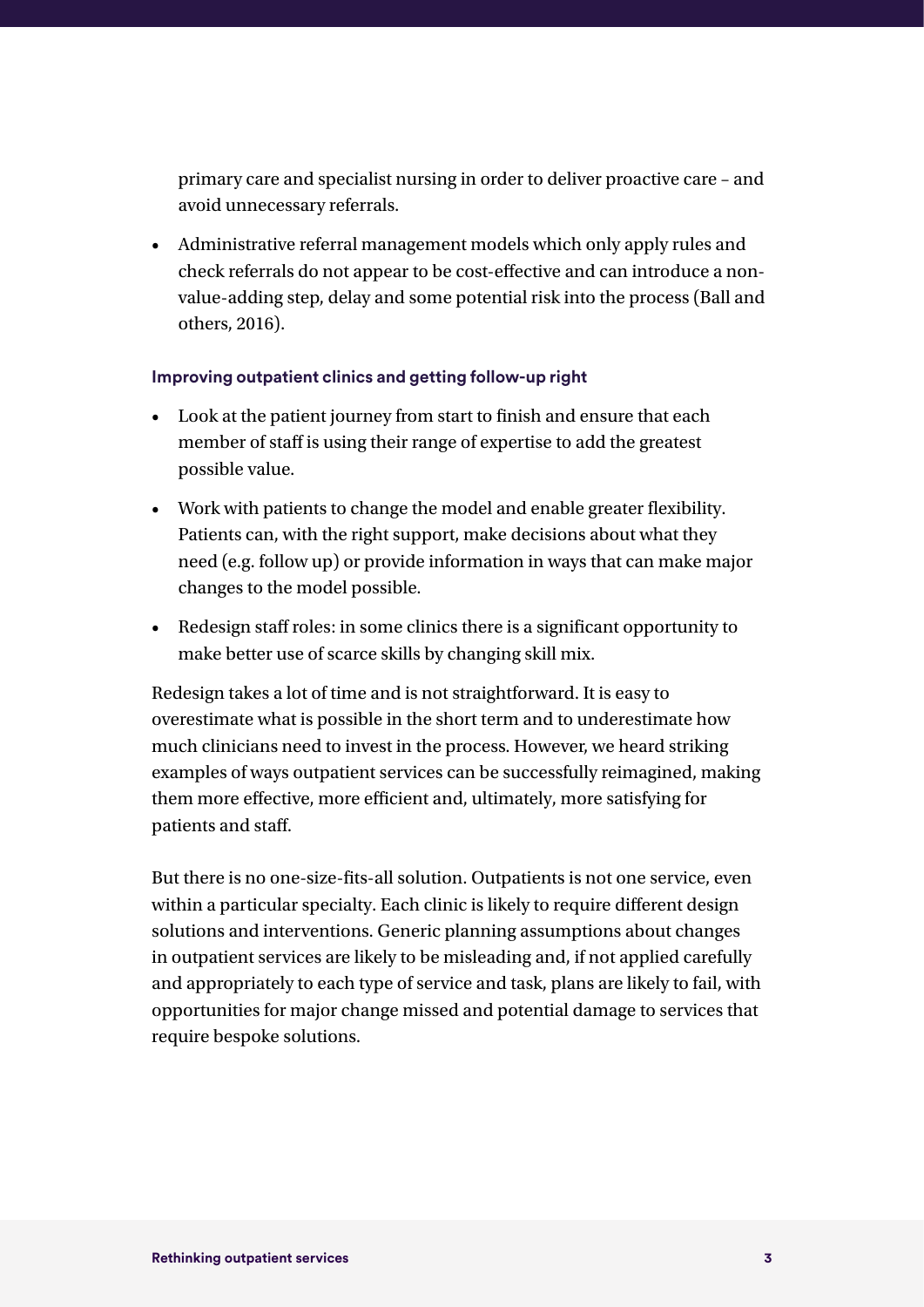## **Introduction**

There are over 110 million scheduled outpatient appointments in England per year (NHS Digital, 2017) and since 2008, outpatient activity has risen markedly more sharply than any other type of hospital activity (NHS England, 2017). Given the context of unprecedented financial constraint, many hope that redesigning outpatient pathways will play a significant role in making the NHS more efficient.

This isn't a new idea. Part of the long-held policy ambition to reduce costs by shifting hospital services into the community has relied on, for example, consultants holding outpatient clinics in GP surgeries or asking GPs to carry out 'outpatient procedures'. Efforts have also been focused on reducing followups and consultant-to-consultant referral to try and restrain activity growth.

We know that, on the whole, hoping to cut costs by providing care in cheaper settings is unlikely to save money (Imison and others, 2017). Models that ask GPs to do more or that simply change the location of services without making fundamental changes to how outpatient services are designed will probably not deliver the changes that are hoped for, particularly given the strain that general practice is under at present.

In 2015–16, 23.9 million scheduled outpatient appointments were not attended by patients. A common response to this problem is to over-book outpatient clinics – risking the clinic being over-subscribed, running late and requiring more staff time. This is just one problem in a bigger sea of issues, including substantial backlogs; routine follow-up appointments offering little value; and consultants spending their time with patients that could either remain in a GP's care with some support, or be cared for by another member of the consultant's team. In many cases, the operational model for outpatients has changed little over the last 20 years, but the opportunity to provide services in new ways is greater than ever.

In November 2017, the Nuffield Trust held an event in collaboration with NHS Improvement to hear from people who have made significant changes to their outpatient services about what they have done and the impact it has had to date.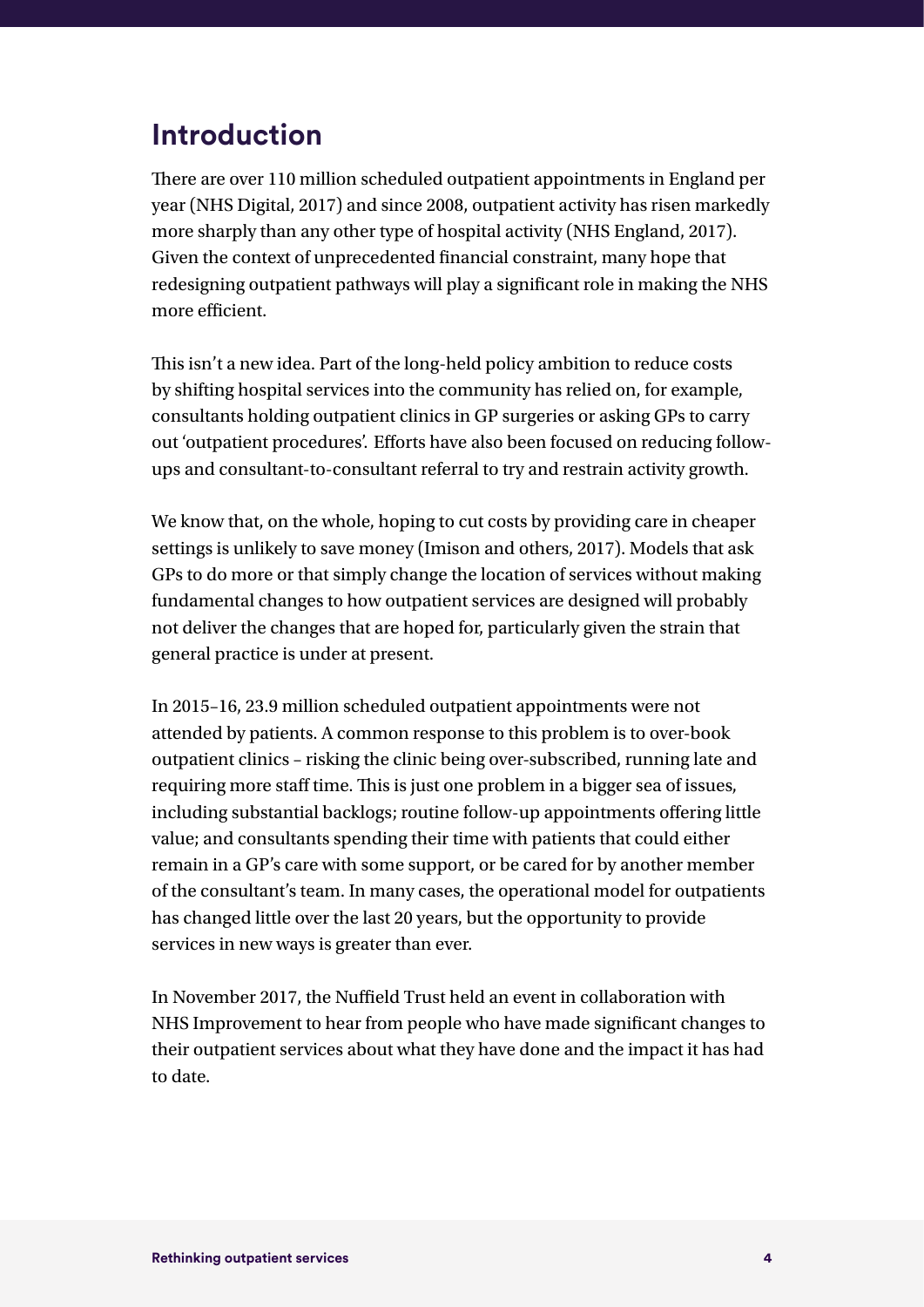We focused on three areas: how patients are referred to outpatient services, what happens when they are there, and follow-up care. The experiences of organisations that have made effective changes reveal important lessons for all three of these areas as well as overarching design principles.

## **Getting referral right: communication, local relationships and education**

Changing behaviours at referral stage has been a policy interest for some time, driven in part, by the rising volume of referrals to secondary care.

This has driven a host of policy initiatives to both reduce the number of referrals and improve the quality of referrals – perhaps the most intensive of which is the establishment of referral management centres (RMCs). RMCs tend to have different aims from each other, as well as varying theories about how to achieve those aims (Ball and others, 2016). However, they tend to involve either administrative or clinical review of GP and/or consultant referrals to ensure they comply with clinical referral guidelines. To date, there is limited published evidence that they either effectively reduce unnecessary referrals or save money – despite many of those involved feeling the service is successful (Ball and others, 2016; Imison and Naylor, 2010). And they may also miss the point: rationing or controlling access may be much less effective than redesigning the model completely, as some of the case studies below illustrate.

A large part of improving the referral process involves strengthening relationships between consultants and GPs. Both consultants and GPs at our event expressed frustration that historically the NHS has only been set up for GPs to refer patients to consultant care – rather than to ask for advice. Standard payment mechanisms have been lacking to fairly reimburse providers when consultants offer guidance while the patient remains in the GP's care.

What's more, the online Choose and Book system did not support two-way dialogue between GPs and consultants, and ultimately the GP was left to make the final referral decision. Now, though, the new Referral Assessment Service enables GPs and consultants to exchange messages – and includes the option for trusts to make the final decision on where the patient is referred to. Over 19,000 referrals were sent to Referral Assessment Services at 106 providers in March 2018, and there were over 4,000 requests for advice in February.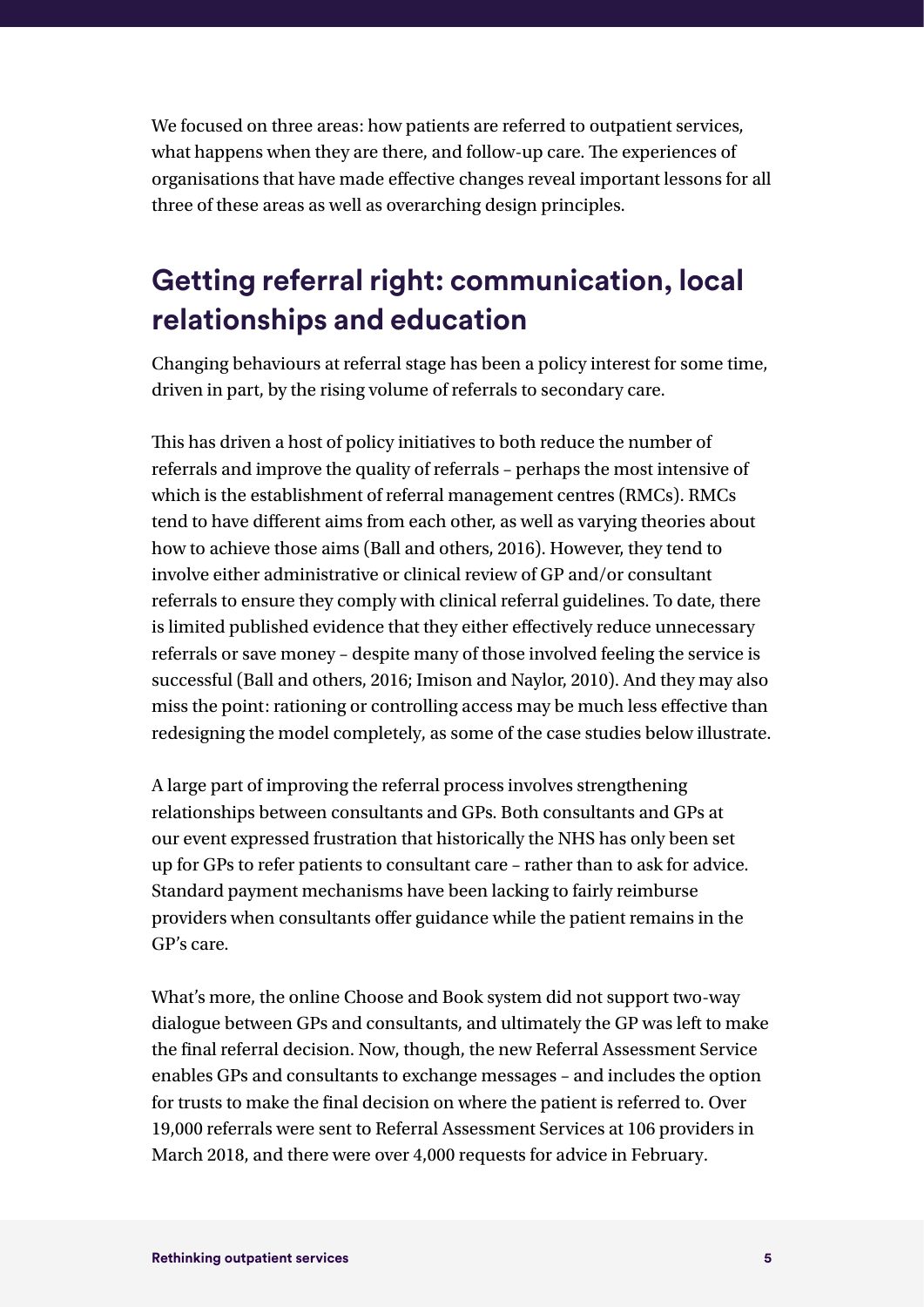Some of the most impressive outpatient redesigns completely transform the relationship between consultants and GPs. At the heart of Imperial College Healthcare NHS Trust's 'Connecting Care for Children' initiative is a child health GP hub, which facilitates ongoing collaboration between primary and secondary care.

#### **Figure 1: Imperial College Healthcare NHS Trust's 'Connecting Care for Children' initiative**

The initiative holds multi-disciplinary team meetings every 4–6 weeks where any worrisome cases are discussed. Consultants can ask GPs to follow up on



<sup>S</sup>pecialis<sup>t</sup> <sup>a</sup>dvic<sup>e</sup>

concerning patients they have seen in hospital and GPs can ask for advice on managing patients in primary care. The hub promotes open access, so that GPs can email or telephone outpatient services when they have a query – something they are much more likely to do now relationships have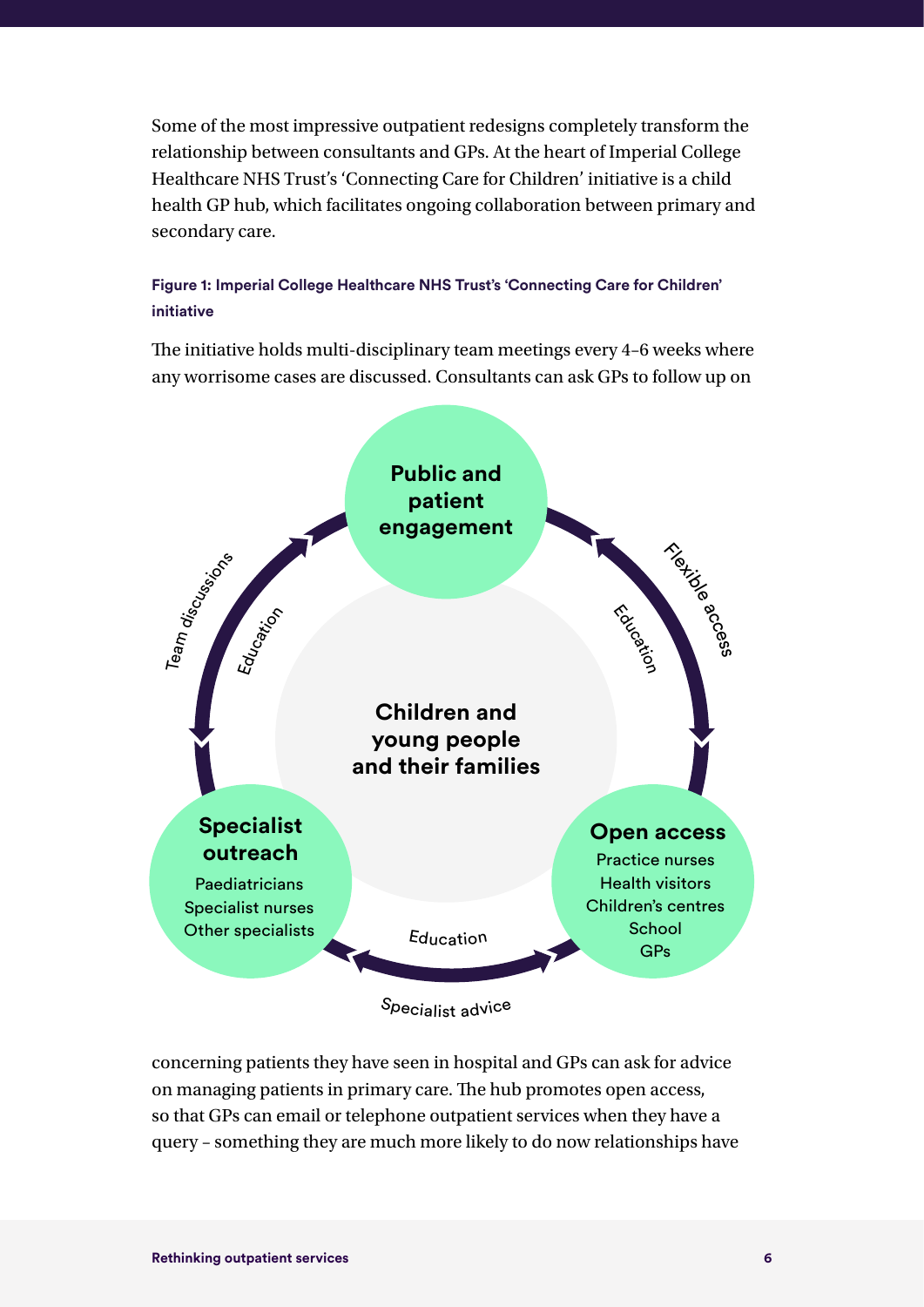been established. Registrars usually prepare email answers, which are then reviewed by registrars and consultants together, and sent back to the GP. That said, outpatient staff do not try to dissuade GPs from making referrals they think necessary.

**"Essentially our referral criteria are: 'are you worried' and 'do you need help and support'? We have good links to subspecialty care and can connect primary care colleagues directly with subspecialists. You could describe it as 'consultant supported triage'."** 

Bob Klaber, Consultant General Paediatrician and Deputy Medical Director, Imperial College Healthcare NHS Trust

GPs can also phone consultants on speakerphone in front of the patient, which helps establish trust among all parties. The model also supports consultants seeing a patient together with a GP. All of this has completely changed the power dynamic between GPs and consultants, creating a culture of equality and collaboration. It also allows the consultants to get a better understanding of the patient's case and the concerns that GPs have.

Responsibility for the patient is often raised as an issue, but this can be dealt with using a common-sense approach. Where secondary care staff have given advice via email or telephone, responsibility stays with the GP. Where a referral has been made, and a consultant has seen the patient, secondary care takes responsibility.

A service evaluation of the approach found a reduction in hospital activity at the trust. In one hub, 39% of new patient hospital appointments were avoided altogether and a further 42% of appointments were shifted from hospital to GP practice. In addition, there was a 19% decrease in sub-specialty referrals, a 17% reduction in admissions and a 22% decrease in A&E attenders. What's more, patients preferred receiving care in their GP practice (Montgomery-Taylor and others, 2015).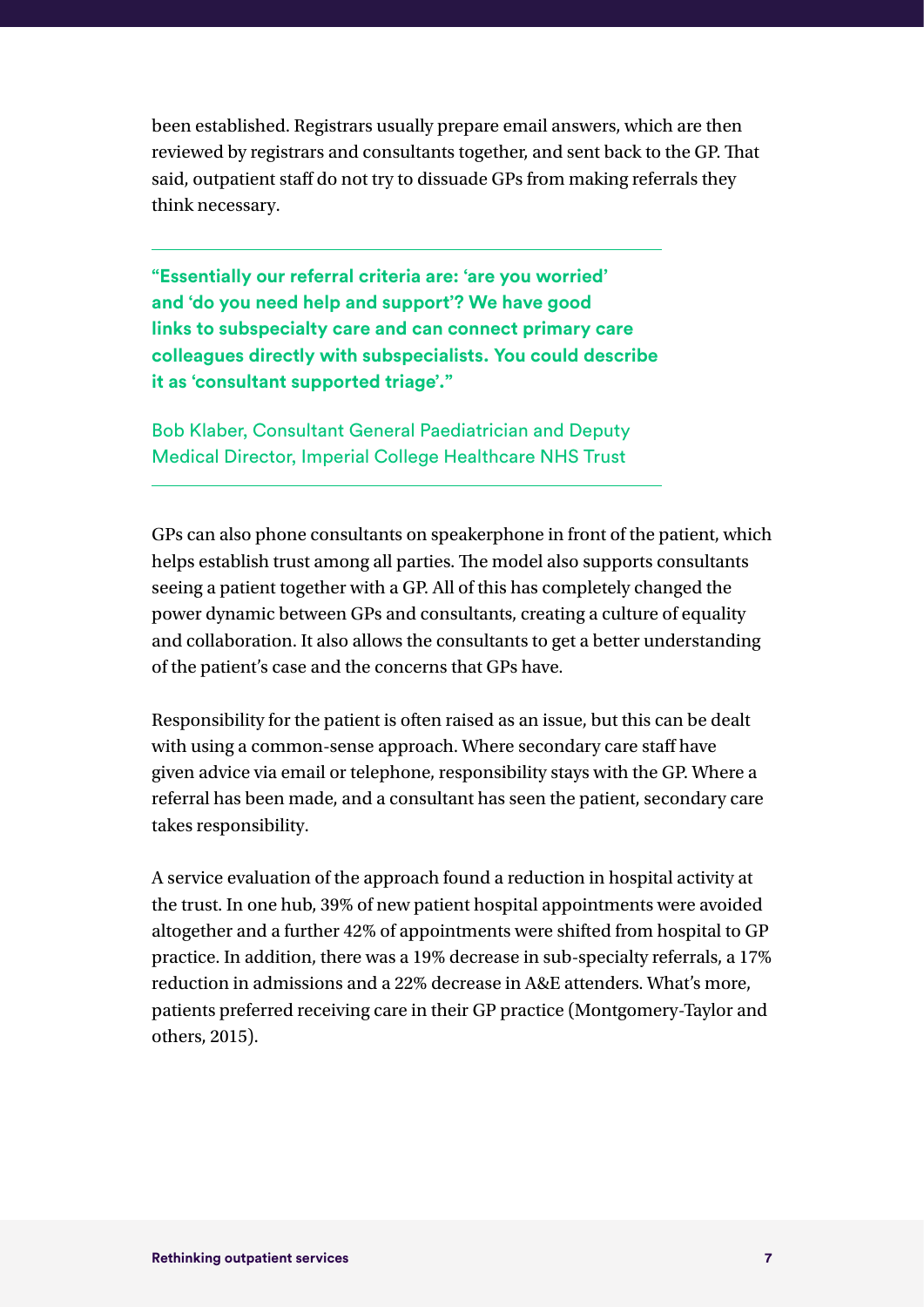A two-way knowledge exchange, education and fostering relationships are fundamental to the Connecting Care for Children model. Professionals value the improvement in knowledge and learning and, most significantly, the development of trust and collaboration:

**"Mostly what we're doing is building relationships. For example, we now have much closer relationships with the health visitors."**

Bob Klaber, Consultant General Paediatrician and Deputy Medical Director, Imperial College Healthcare NHS Trust

In addition to building relationships and reducing barriers to communication, the model is also an effective educational intervention and can count towards the continuing professional development of staff. Perhaps unsurprisingly, the wider evidence also shows that focusing on education, building relationships and enabling GPs to seek specialist advice are some of the most effective ways to improve referral processes, particularly where the education is intensive (see Winpenny and others, 2016).

Studies show that intensive educational interventions led to a reduction in referrals in orthopaedics by up to 50% and in rheumatology by up to 31% (Evans, 2009; Suris and others, 2007). Similarly, evidence suggests specialist advice as an alternative to referral can result in a reduction of referrals. For example, one study revealed 88% of queries from GPs could be managed without a face-to-face consultation in endocrinology; another revealed a 19% reduction in neurology referrals; and a third found 92% of requests for advice for mild to moderate chronic kidney disease could be managed without the specialist needing to see the patient (where the specialist also had access to the patient's GP record) (Oliva and others, 2013; Williams and others, 2012; Stoves and others, 2010).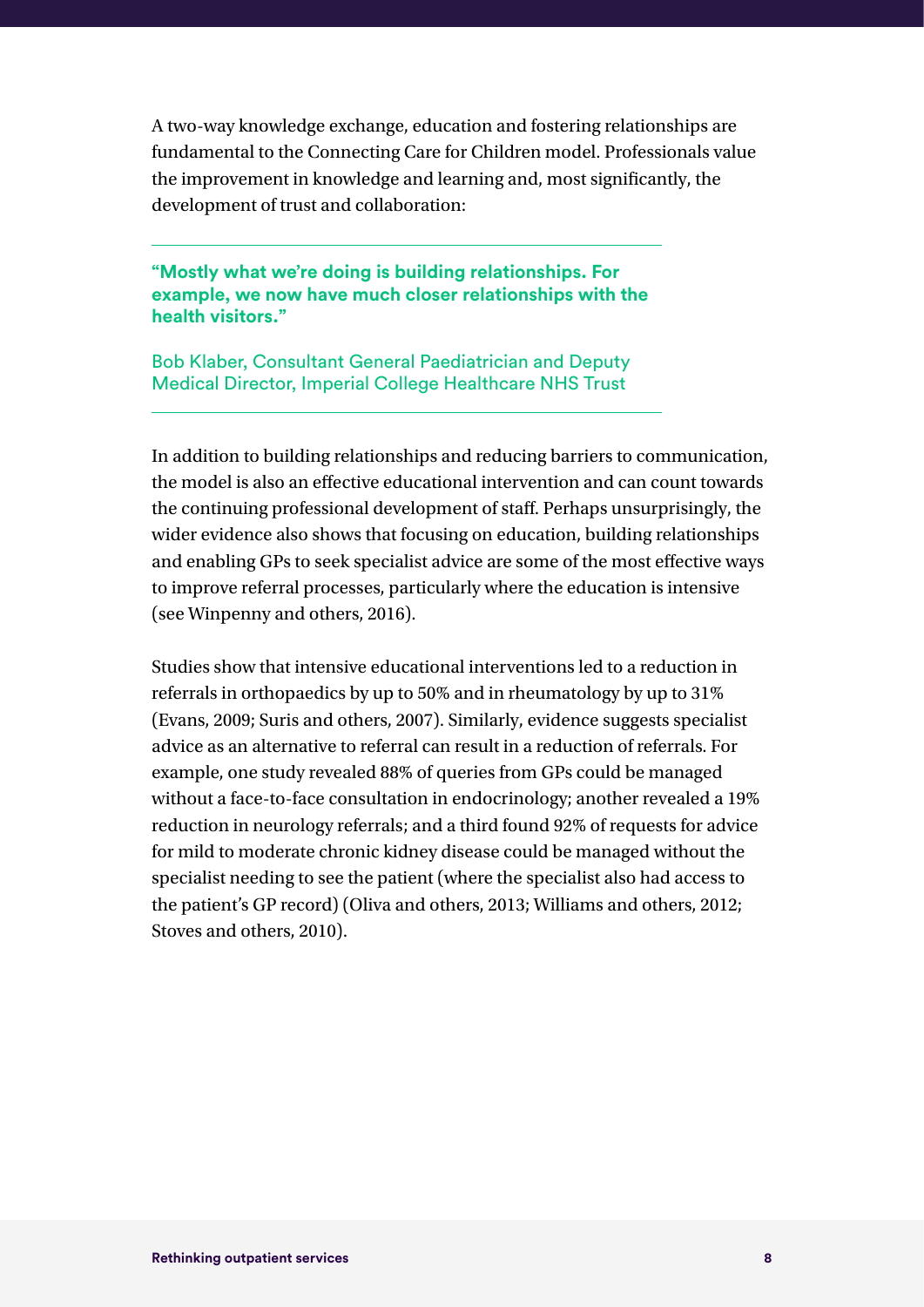#### **Box 1: Other examples of rethinking referral processes**

In 2017 DigitalHealth.London formed two pan-London quality improvement collaboratives designed to support teams from London with existing or new digital transformation projects in outpatient services, supported and funded by NHS Improvement. The work culminated in a final showcase day and revealed the following.

King's College Hospital's musculoskeletal service has introduced a system for delivering patient appointment letters by text message (SMS), with a commercial partner. When asked, 40% of patients expressed a preference for digital communications.

The Hillingdon Hospitals NHS Trust, with support from Imperial College Healthcare, has introduced an e-vetting system for referrals to reduce the time taken to process referrals, stop referrals getting lost and save time tracking down missing referrals. The pilot resulted in the time taken to process referrals being halved (18 days to 9 days). No referrals were lost, and no inappropriate appointments were booked into clinic.

St. George's University Hospitals NHS Foundation Trust introduced a new clinical assessment service involving consultant-led enhanced triage to achieve faster diagnosis, shorter pathways and access to the right clinicians. This resulted in shorter patient pathways due to fewer attendances through removal of non-value-adding appointments. Suitable patients are now being managed on a virtual pathway with comprehensive diagnosis and management plans shared with the GP and patient.

**Source: Health Innovation Network South London** 

#### **Messages for getting referral right**

- Developing closer relationships between referring clinicians (especially GPs) can lead to a better understanding of the support they need. Where possible, combine education with practice.
- For some specialties (particularly those with a whole-population focus such as paediatrics or geriatrics), specialists can adopt a population health management approach by working closely with primary care and specialist nursing in order to deliver proactive care – and avoid unnecessary referrals.
- Where possible, move information rather than people.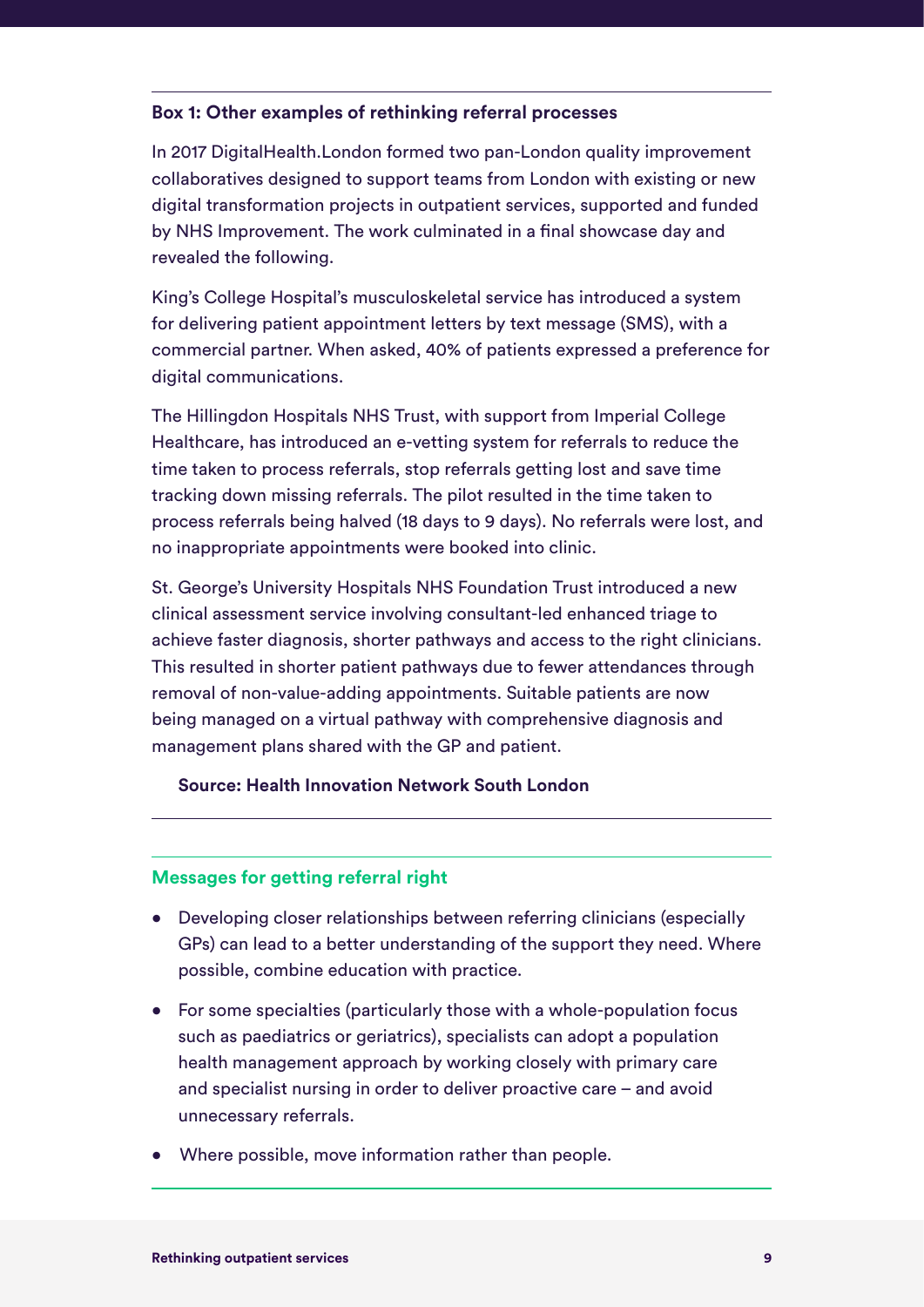### **Improving outpatient clinics: add most value**

The majority of service innovations we heard about were driven by clinicians who thought carefully about where they could add most value to patients, then experimented with different models of delivery. As a result, they have developed a range of approaches where every patient interaction adds something valuable to patient care.

Manchester Royal Eye Hospital has taken exactly this approach to its glaucoma services. New patients are initially assessed in an optometry-led glaucoma assessment (OLGA) new patient clinic (unless they have been referred by a tertiary centre) by accredited optometrists. Moderate-risk patients remain in the OLGA clinic, while low-risk patients are assessed in virtual clinics and only patients with complex needs and those requiring surgery are seen by a consultant.

The OLGA clinic is staffed by up-skilled optometrists who have undertaken training

#### **Virtual clinics**

There is no standard definition of virtual clinics, although the virtual clinics described at the event involved asynchronous senior review of patient information that had either been collected by another professional or reported by the patient.

Others use the term more broadly to include any care delivered remotely (e.g. via video, telephone or e-mail).

to check patients' pressures, perform gonioscopy, assess the visual fields and optic nerve for glaucoma and provide patients with advice and education.

The virtual clinic involves ophthalmic science practitioners (specifically trained in measuring pressures) undertaking pressure and visual field assessments and taking scans of the optic nerve – the results of which are reviewed either by consultants or the most highly trained optometrists.

Quality control in both clinics was assessed by 'personal assessment' where an ophthalmologist and optometrist independently examined a selection of patients and then compared findings. After carrying out this review on two separate occasions for both clinics and finding them to be of high quality, it was decided not to carry out these checks routinely. Patients receive a letter directly from the clinician following their review, and the GP is copied in. Glaucoma specialist nurses also deliver a course called 'Get a grip on glaucoma' to enable patients to better understand their condition.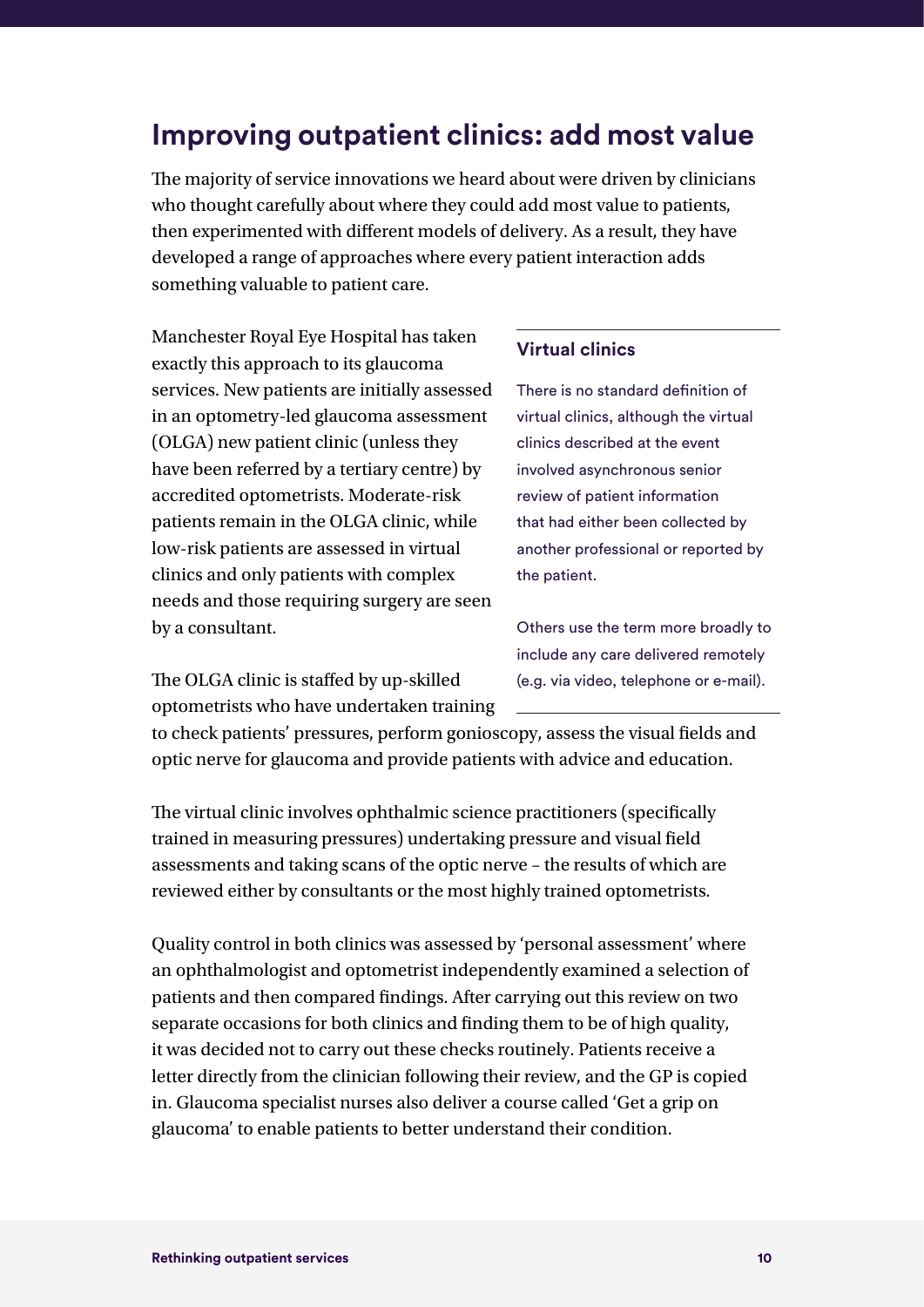There is also an enhanced referral refinement scheme within the region. Accredited optometrists review referrals and decide whether referral is needed – removing false positive referrals.

Consultants are fully engaged with the new way of working, seeing only the most complex patients with advanced glaucoma. As part of the model, postcertificate of completion of training (CCT) fellowships have been developed to support the development of sub-specialty expertise at this level.

#### **"Ophthalmologist leadership and ownership of services is the single most important factor that determines the success of any service design."**

#### The Royal College of Ophthalmologists (2015)

Engaging the wider clinical team and providing training opportunities for staff to work in new ways are at the heart of the model. Training opportunities were opened to all community optometrists at the outset. Approximately 90% of optometrists participated in lectures, and approximately 20% gained accreditation. Nurse practitioners were trained in educating patients about managing glaucoma and consultant sub-specialisation has been supported through fellowships. The 'Common Clinical Competency Framework' published by the Royal College of Ophthalmologists, is used to define necessary skills to run the different clinics and will be used as a means of accreditation. The College is working with Health Education England to develop this accreditation through apprenticeship schemes.

The model has had a positive impact so far. The referral refinement scheme reduced suspect glaucoma cases by 40% (Henson and others, 2003). Of patients who have used both consultant clinics and OLGA, the majority rated OLGA clinics more highly. The service has found patients are becoming increasingly comfortable with moving between clinic types depending on their level of need – although they may stay in the low or moderate risk clinic long-term, without face-to-face review by the consultant.

The model also allows the department to flex capacity when resources are stretched. For example, when a lack of staff prevents consultants from seeing every patient on their list, there is an option for the patients to be assessed remotely, and for consultants to review the results and recommend an interim action plan.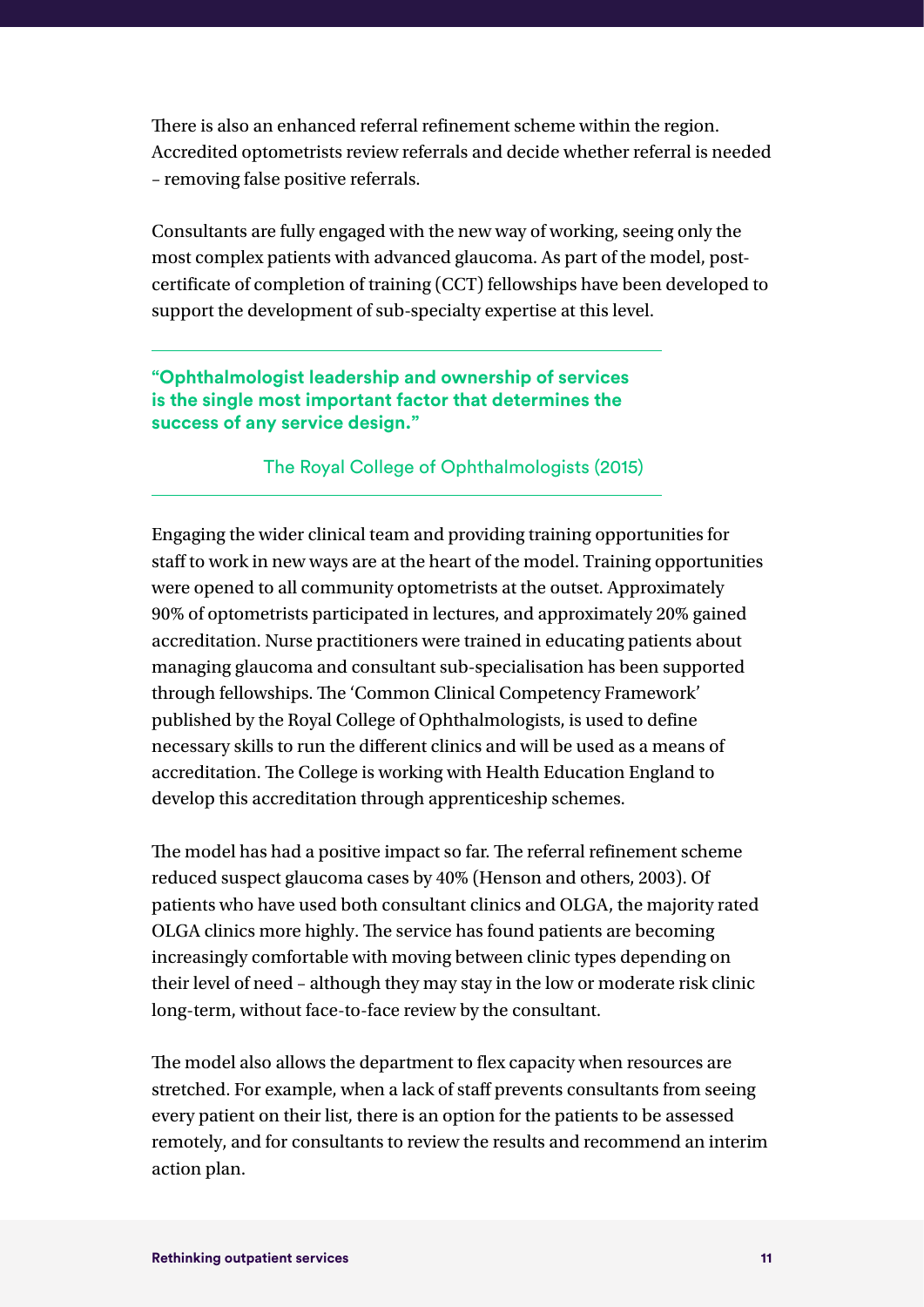We heard lots of other examples of improved triage, virtual clinics, use of multi-disciplinary teams and ensuring the most highly trained professionals see the most clinically complex patients to ensure all staff are working to the top of their licence and adding as much value as they can to the process. We also heard about group clinics and direct access clinics for achieving the same results. The mode of service delivery isn't really important: what matters more is looking at the patient journey from start to finish and ensuring that each member of staff is using their range of expertise to add the most value possible. Aspects of the approach taken in Manchester could be applied to lots of different pathways – using virtual clinics in follow up rather than at the beginning of a pathway, for example (see 'Getting follow up right' below).

### **Getting follow up right: allow flexibility**

Many people at the event felt that improving the management of follow-up appointments presented some of the biggest opportunities for realising efficiencies. Many follow-up appointments are automatically scheduled after an initial consultation or procedure – regardless of patient outcomes. That means consultants are often adding little value to patients – particularly in specialties where the scheduled follow-up appointment is unlikely to coincide with any problems arising such as oncology or COPD. In the past, some specialties have experimented with discharging straight into primary care, which can reduce outpatient attendance rates. But not all GPs are adequately equipped to deal with follow-up care, particularly without consultant support (Winpenny and others, 2016).

The evidence around engaging patients and empowering them to book follow-up appointments when they feel they are needed is much more positive (see for example, Hewlett and others, 2005).

This is the approach Manchester University NHS Foundation Trust has taken in orthopaedics. Following the realisation that many follow-up appointments add little value to patients, an entrepreneurial consultant orthopaedic surgeon started to look for ways to reduce unnecessary follow-ups.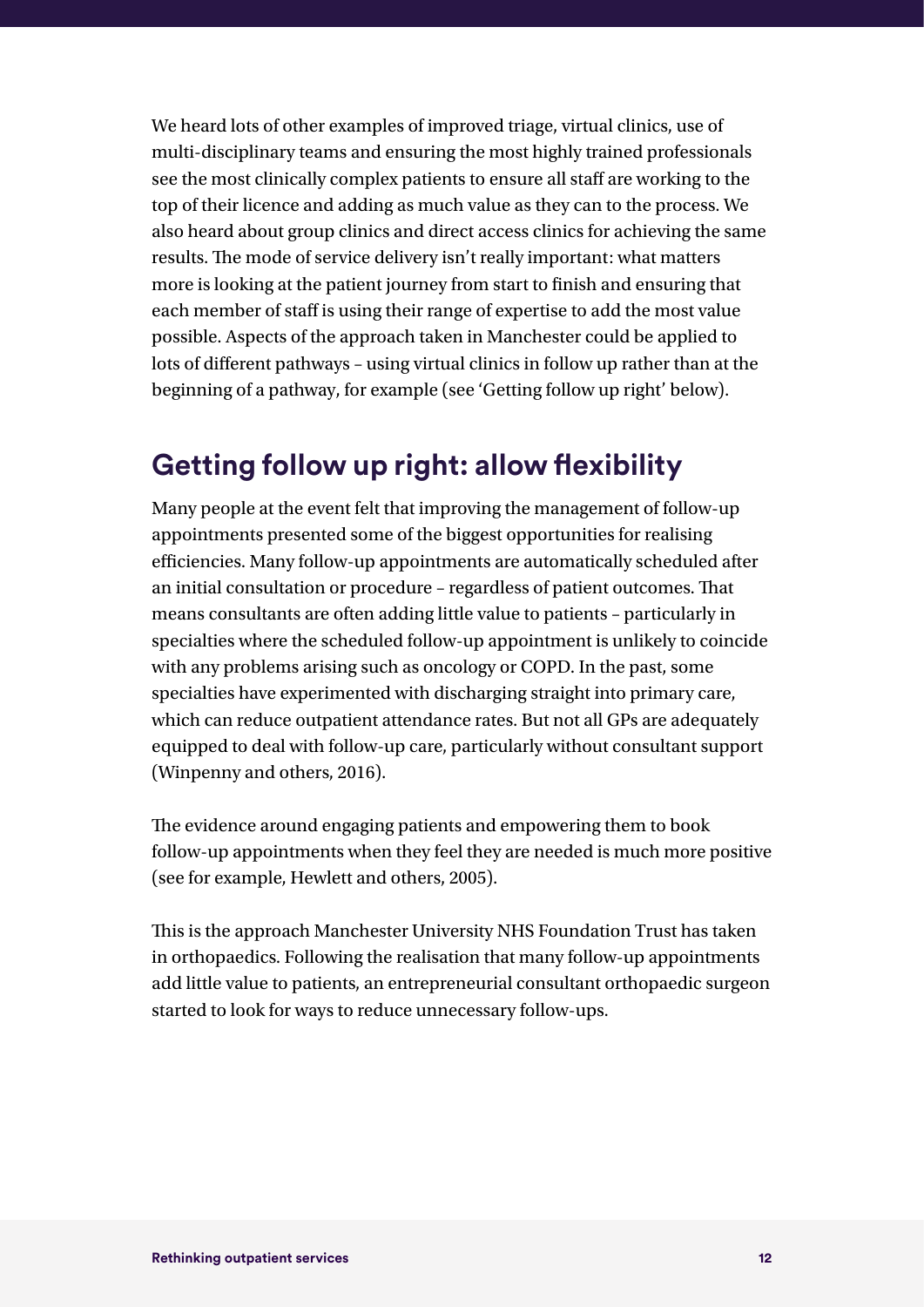The department established a virtual clinic, whereby patients receive an email asking them to complete a patient-reported outcome measures (PROMs) questionnaire. The questionnaire uses logic-based algorithms to quantify the patient's recovery. If they report that they have received significant benefit from their surgery and aren't encountering any troublesome problems, they are given the option to forego a follow-up appointment – on the understanding that they can book one in the future if things change. The service has found that approximately 75% of cases using the approach do not come back for a follow-up appointment, leaving consultants to deal with the most complex cases.

The approach is intentionally simple, although the team has had to think carefully about gaining informed patient consent via email. They found it was crucial to provide a patient leaflet, and to design a system where patients give active consent – rather than infer it from a tick box, for example.

This approach is particularly suitable for orthopaedic work, where the vast majority of elective procedures have an established clinical pathway and configurable, validated metrics to quantify improvements following surgery. The approach doesn't work for rare conditions or interventions as the validated criteria for follow-up don't exist. When outcome metrics are less readily available, there is a greater level of clinical risk. That said, the pioneer of the approach believes it could be applied to any intervention with welldefined pathways – and it has been successfully piloted in respiratory care, mental health and diabetes in Manchester.

There is also a growing number of virtual fracture clinics, which take advantage of well-defined clinical pathways and the predictable healing course of simple fractures (see, for example, Logishetty and Subramanyam, 2017). And clinics need not always draw on PROMs. The diabetes pilot, for example, asked patients to measure and report their HbA1c (blood glucose) levels as part of the questionnaire.

Ultimately, as with the virtual glaucoma clinic, this kind of approach to follow-ups also intends to ensure consultants are dealing with the most complex cases.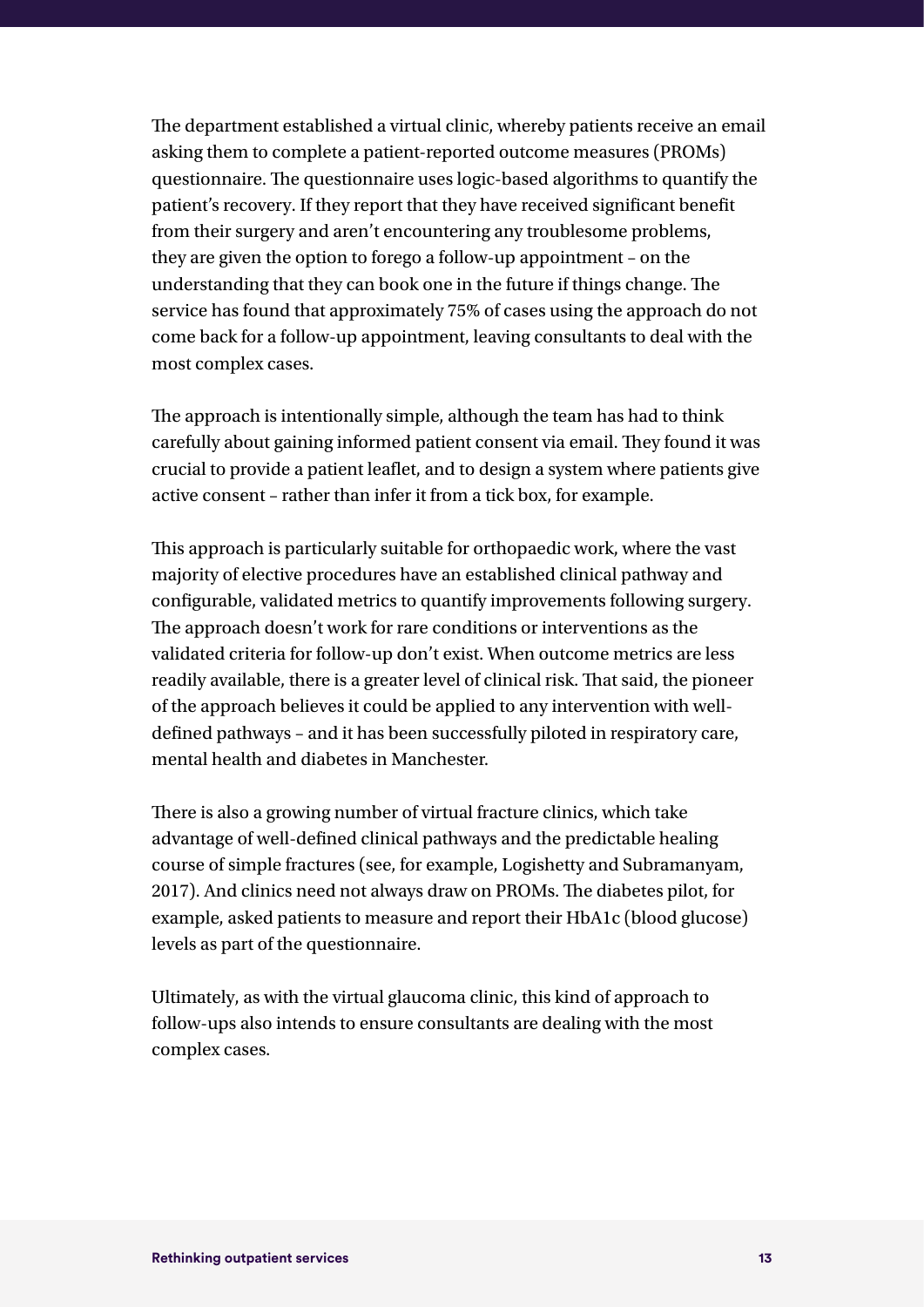#### **Messages for improving outpatient clinics and getting follow-up right**

- Look at the patient journey from start to finish and ensure that each member of staff is using their range of expertise to add the most value possible. Alternative consultation models such as virtual clinics and group consultations could help with this.
- Work with patients to change the model and enable greater flexibility. Patients can, with the right support, make decisions about what they need (e.g. follow-up), undertake some tasks or provide information in ways that can make major changes to the model possible.
- Redesign staff roles. Some clinics present a significant opportunity to make better use of scarce skills through changing skill mix.

### **Overarching design principles**

In the cases described above, we have emphasised the approaches to referral, to the clinic itself and to follow-up in order to highlight various methods at each stage of the outpatient pathway. But there are also cross-cutting principles which not only support the cases highlighted here, but every innovative approach we heard about during the event.

#### **Interventions should be clinician-led with team support**

Outpatient redesign seems to work particularly well when it is focused and led by the clinicians who are delivering it. This trumps commissioner or managerial direction – as one participant put it, "clinicians are fed up of having things done to them". The redesign we heard about was more effective for having been a team activity, although there was generally a senior clinician driving the process.

Engaging staff and building relationships across departments and organisations was seen as fundamental to the success of all outpatient transformations. For many, enabling and encouraging members of staff to take ownership of the changes was at the heart of engagement activities.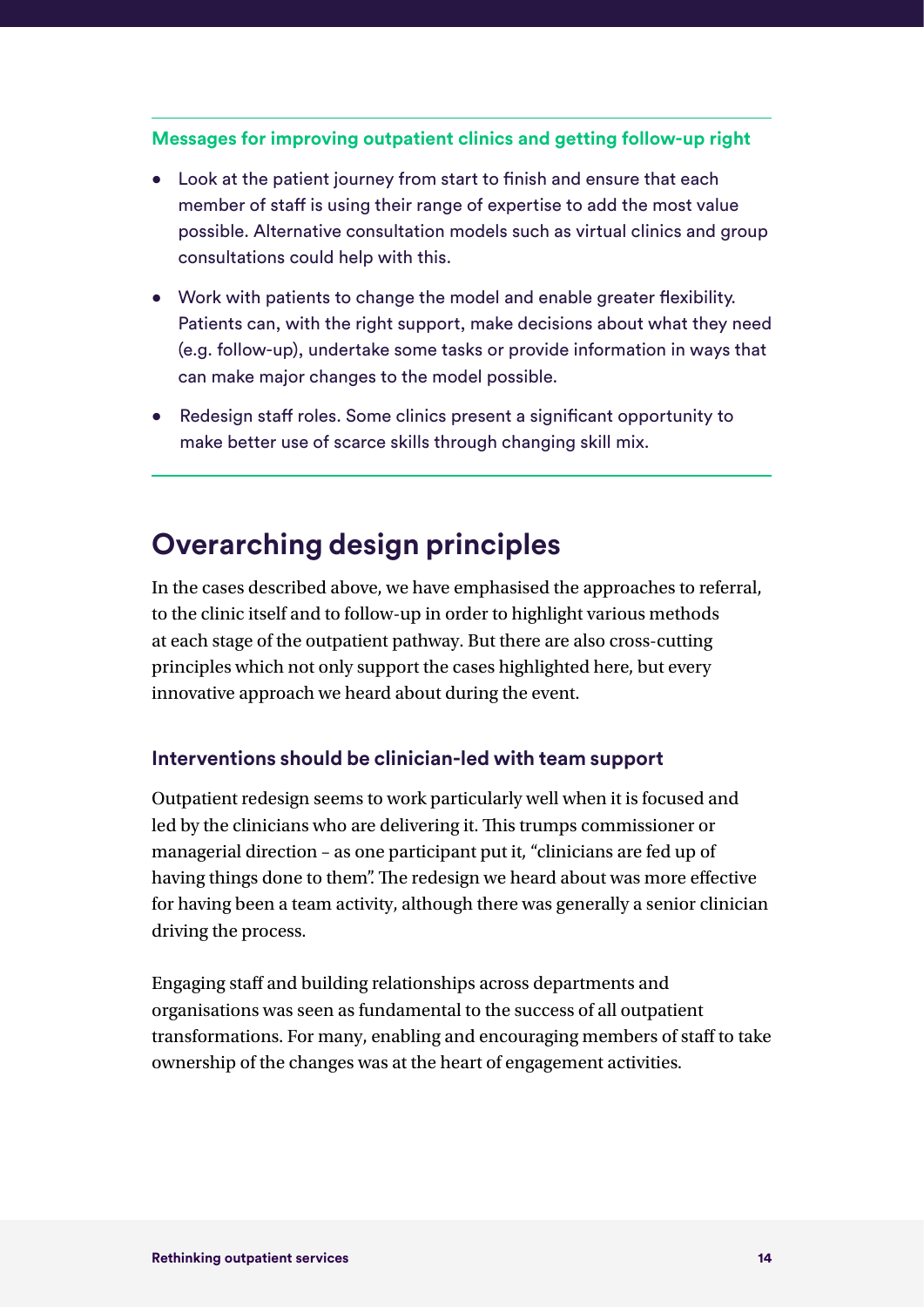Mechanisms employed by attendees to support staff engagement included:

- Holding team meetings led by staff other than consultants, to show that 'no consultant is more important than anyone else', while emphasising the importance of the team rather than any individual
- Identifying enthusiasts and encouraging them to be a clinical champion for the change
- Using competition to encourage buy-in
- Where appropriate, reaching out in person to staff in other sectors (for example primary care) to encourage better collaboration
- Using data to hold everyone to account (also see 'Use data to reinforce new ways of working' below)

Releasing clinical staff time – particularly where training is required and/or roles and responsibilities are significantly altered – was also thought to be of central importance by some.

#### **Use data to reinforce new ways of working**

All of the initiatives showcased at our event involved using data to make and later reinforce new delivery models. We noted two good examples of where data is particularly valuable.

The first is in allowing consultants to work more closely with GPs and take a population health approach. In the 'Connecting Care for Children' initiative outlined above, consultants review GP records, meet with GPs to talk about particular cases, and ensure appropriate ongoing follow-up is happening in primary care – giving them an ongoing role in caring for the patient population as a whole. The easy exchange of test results and GP records is fundamental to this approach. To go a step further, paediatric or geriatric consultants mining GP records to spot at-risk cases and offer early intervention – either by initiating referral or supporting GPs – is a population health model that may offer significant benefits.

The second example is using data to improve 'did not attend' (DNA) rates. Several attendees stressed the importance of reviewing DNA data every month to put effective combative strategies in place. DNA rates tend to vary by clinic, so it is important to disaggregate the data. For example, analysis undertaken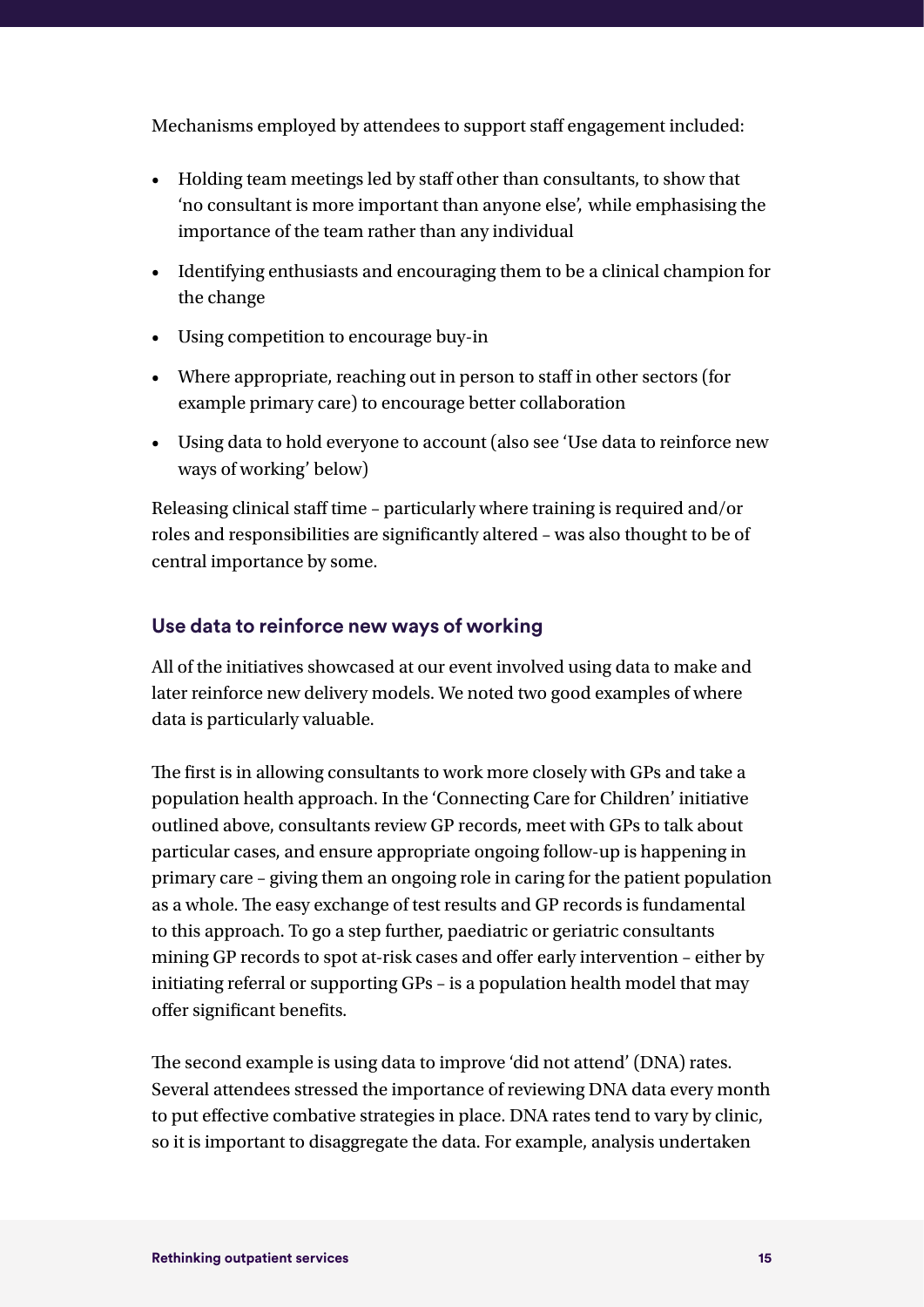by one organisation found that the DNA rate was high in one clinic because the bus route is difficult – so granular analysis is important. In another, analysis found that few women attended maternity appointments in the last few weeks of pregnancy because they had to travel long distances for a twominute appointment. The clinic took action by enabling women to carry out a urine test at home, and only have a face-to-face appointment if a problem was revealed.

Finally, the Evelina London Children's Hospital, part of Guy's and St Thomas's NHS Foundation Trust, has drawn on DNA data as part of a move to instigate a new attitude towards missed appointments. Rather than using the term 'did not attend', the hospital has adopted the language 'was not brought', highlighting safeguarding concerns if parents or carers fail to bring their child to an appointment. The department analyses DNA data and puts an active plan in place to follow up with those who have missed an appointment. The data is part of a clinical scorecard, which includes information on waiting times and discharge rates. As a result of this approach, short-notice avoidable cancellations declined from over 350 per month in April 2016 to less than 50 in May 2017.

#### **Renegotiate the tariff locally**

The national tariff does not currently have national prices for advice, guidance and remote consultations. These are currently being developed. In the orthopaedics case study above, the hospital was offered £23 per remote contact – in contrast to £59 for a single-professional face-to-face follow-up appointment. However, the hospital persuaded the clinical commissioning group to pay a tariff of £75 for remote contacts by demonstrating the benefits of avoiding significant face-to-face activity.

In developing a local price for novel service models, commissioners and providers need to take overall outcomes as well as total cost into account. As part of building the business case for change and setting the payment approach, providers need to understand the existing costs of delivering the current service and how these will change, as well as potential financial and non-financial benefits of moving to the new service. Organisations that have been successful in this approach have focused on agreed pathways, the impact on overall activity and the value of the patient not having to travel in.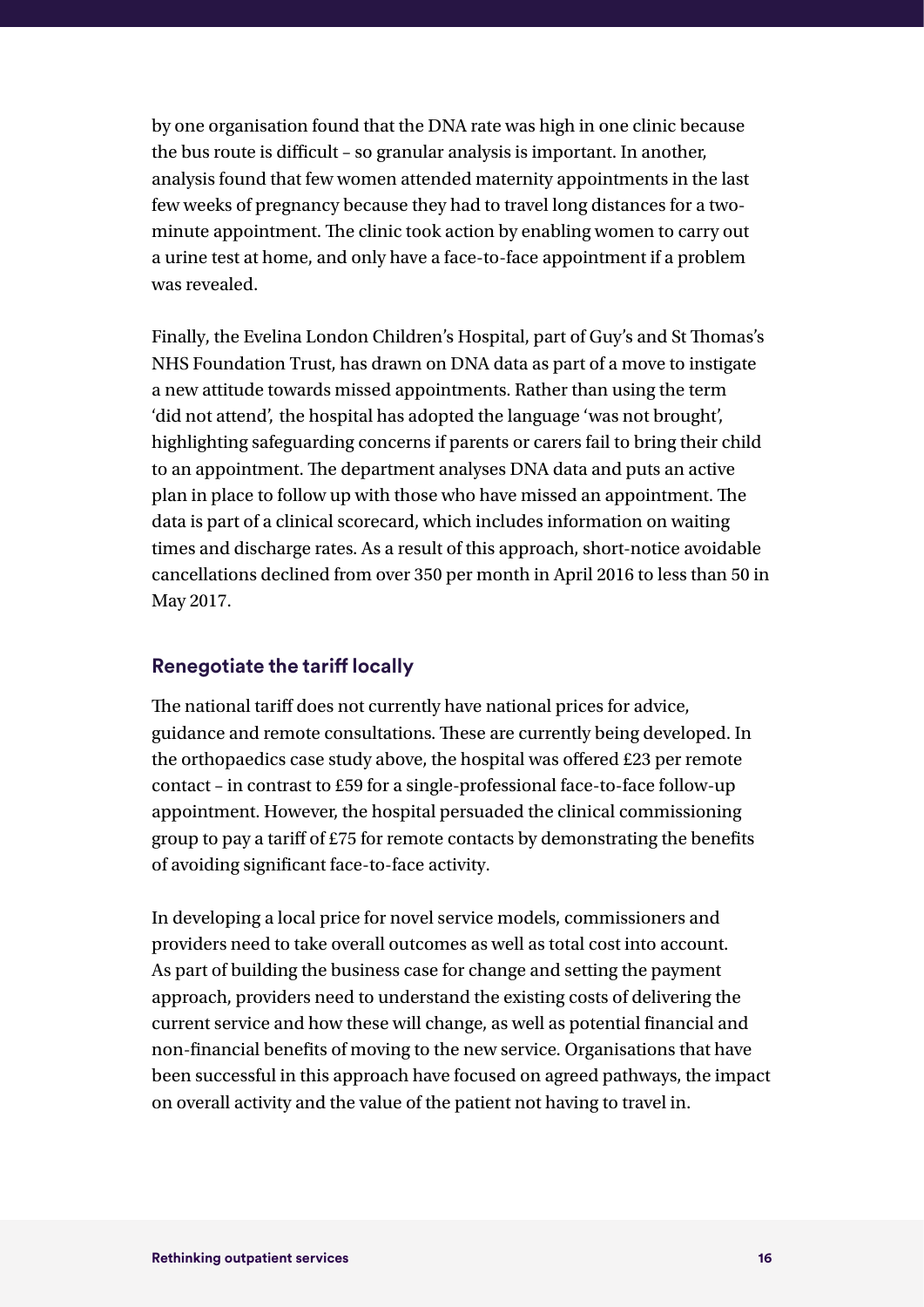#### **Be clear about the job that needs to be done and remove steps that do not add value**

Outpatient services are doing a number of different jobs and a key step in redesign is to identify which type of service is adding value. These functions include:

- diagnosis
- advice
- ongoing management
- treatment
- reassurance
- follow-up

Each of these may need a different approach. So the workflow, use of technology, use of skill mix and the activity change that flows from each function will be very different, even within a single specialty. The design for a multi-system long-term condition such as psoriasis or cystic fibrosis will be very different from that of a clinic dealing with a short episode of care such as skin lesions or surgical follow-up.

Where possible, steps that do not add value should be removed. For example, Sheffield Teaching Hospitals NHS Foundation Trust conducted an analysis of patients attending its geriatric outpatient clinic and found that the time between referral and outpatient appointments did not benefit the patient. It also found there was very little clinical difference between the patients waiting for outpatient appointments, and those being seen in the emergency frailty unit.

In response, the department challenged the traditional outpatient referral model, and began seeing patients as soon as possible following a request. This reduced the elapsed time between referral and appointment from six weeks to as little as one day, with the service aiming to undertake all investigations and assessments in a single visit. Work was required to clear the backlog, and we were informed that it has led to a significant reduction in follow-up cases and earlier intervention. This service is now being combined with the emergency frailty assessment service in a purpose-designed unit aiming to achieve a single frailty assessment interface between community and hospital. The team's vision is that traditional geriatric outpatient appointments will cease to exist.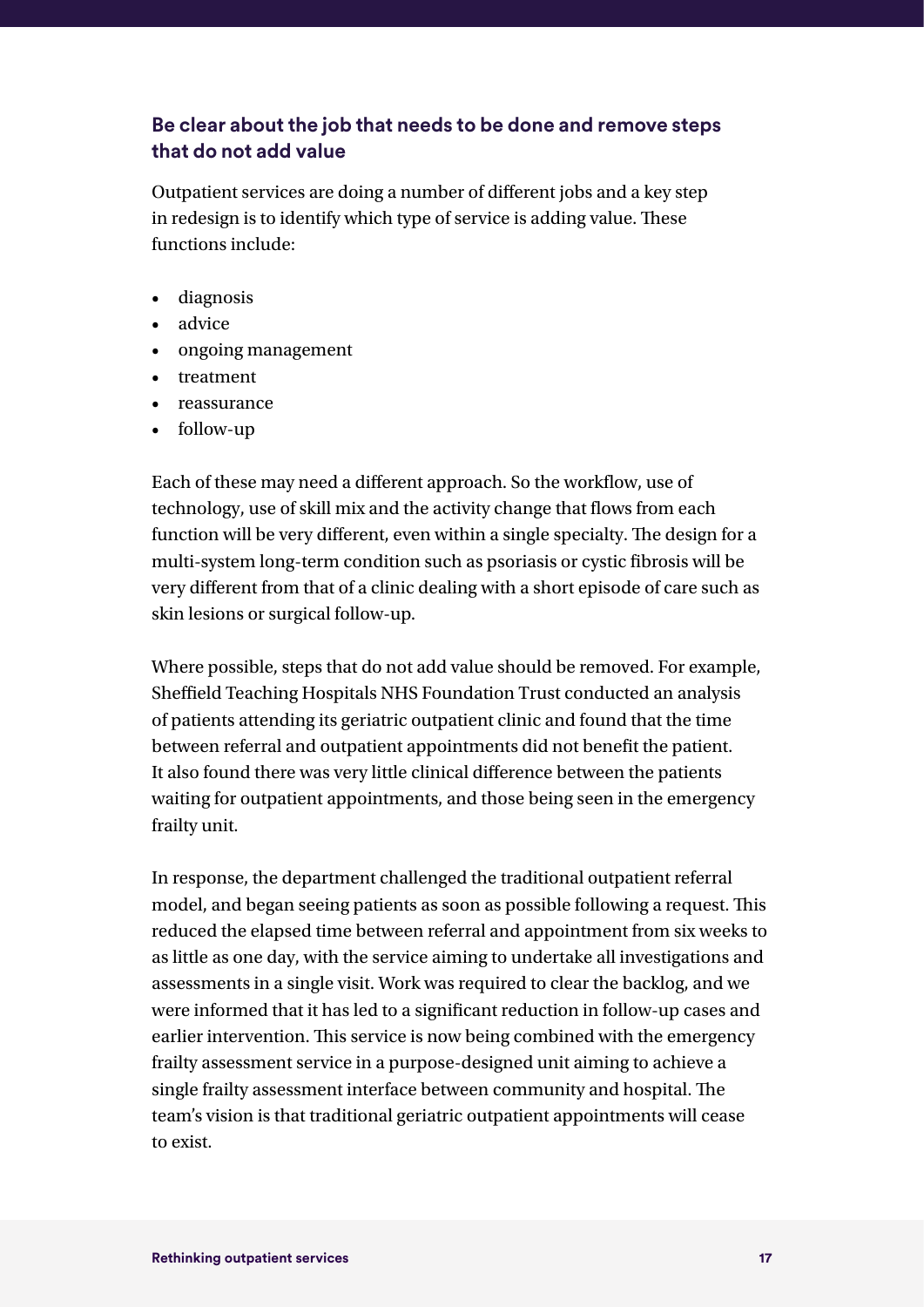# **Final reflections**

Outpatients is not one service, even within a particular specialty. Each clinic is likely to respond differently to interventions. Each service will need to experiment with different delivery models, based on

- patient characteristics (such as types of symptoms, recovery time and follow-up requirements)
- level of population health/overall patient responsibility for example, paediatrics and geriatrics deal with all aspects of children and elderly people, versus other specialties which focus on a particular area
- organisational and departmental resource
- staff structure, characteristics and capacity.

These differences suggest that it is not appropriate for there to be a blanket application of policies on follow-up, referral review, consultant-to-consultant referral and other 'one size fits all' approaches sometimes adopted by commissioners.

Rather than starting with an idea for implementing a virtual clinic, for example, consider whether referrals could be improved; whether every patient interaction is necessary for good patient care; and whether you are making the most of all of the care-giver's skills. A virtual clinic might be the right option – but addressing these questions should be the starting point.

And be sure to learn from others' success. NHS Improvement has commissioned work to identify where the major opportunities lie for outpatient transformation across 120 trusts. The work will enable trusts to share learning about what works based on their experiences of implementing change.

Our research suggests trusts should:

- Not underestimate the importance of building relationships in and across teams, enabling learning and knowledge exchange
- Make the most of data that is available to them, to make new models work and ensure they are focusing on the most pressing issues
- Take the opportunity to agree local variations and local prices where necessary to enable the development of new service models. Local pricing guidance in section six of the 2017/19 national tariff can help here.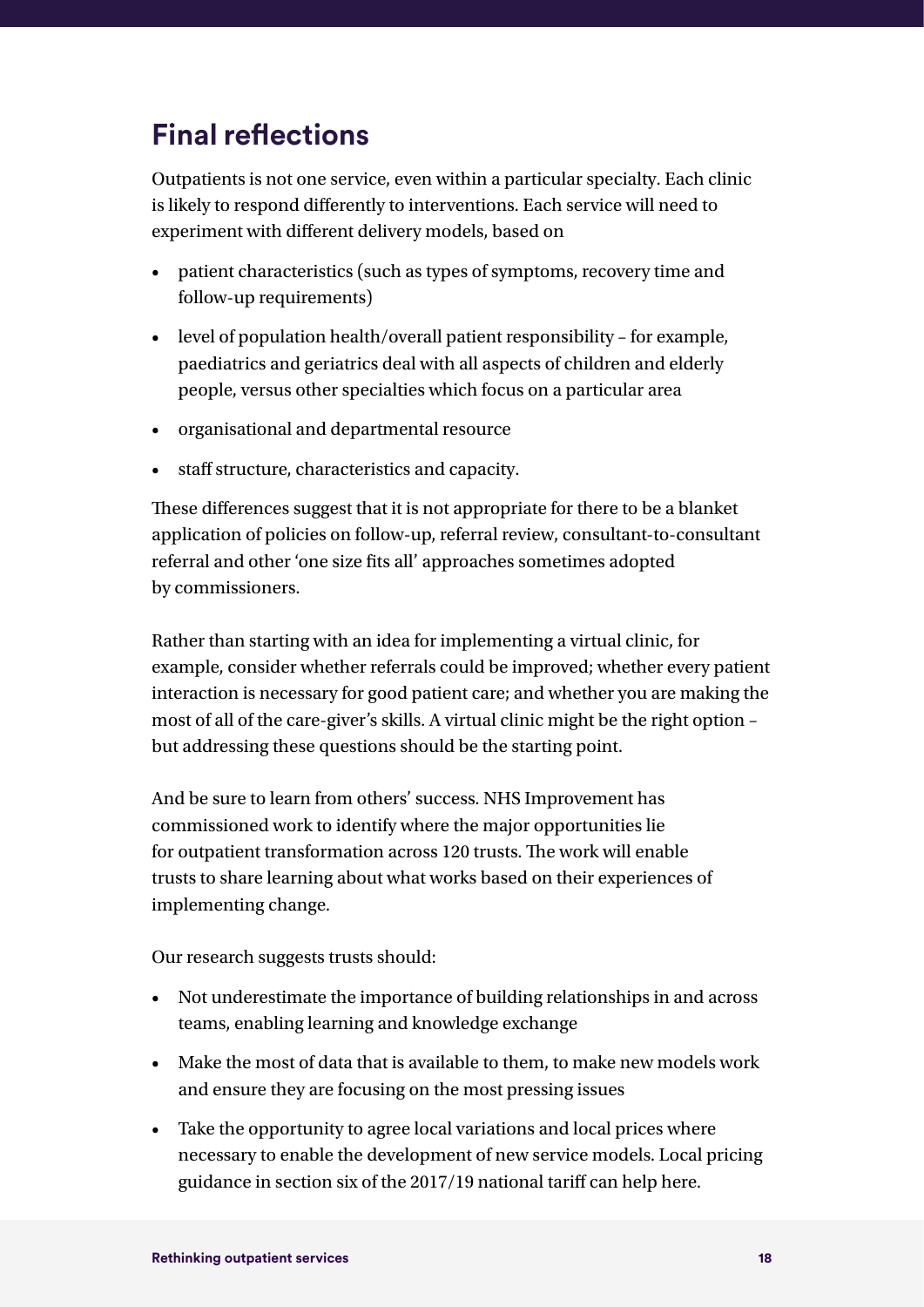### **References**

- Ball SL, Greenhalgh J and Roland M (2016) 'Referral management centres as a means of reducing outpatients attendances: how do they work and what influences successful implementation and perceived effectiveness?', *BMC Family Practice* 17(1), 37.
- Bowling A and Redfern J (2000) 'The process of outpatient referral and care: the experiences and views of patients, their general practitioners, and specialists', *British Journal of General Practice* 50(451), 116-120.
- Evans E (2009) 'The Torfaen referral evaluation project', *Quality in Primary Care* 17, 423–9.
- Henson DB, Spencer AF, Harper R and Cadman EJ (2003) 'Community refinement of glaucoma referrals', *Eye* 17(1), 21–26.
- Hewlett S (2005) 'Patient initiated outpatient follow up in rheumatoid arthritis: six-year randomised controlled trial' *BMJ* 330, 171
- Imison C and Naylor C (2010) *Referral management: lessons for success*. The King's Fund.
- Logishetty K and Subramanyam S (2017) 'Adopting and sustaining a Virtual Fracture Clinic model in the District Hospital setting–a quality improvement approach' *BMJ Quality Improvement* 6(1), u220211-w7861.
- Montgomery-Taylor S, Watson M and Klaber R (2016). Child health general practice hubs: a service evaluation. Archives of Disease in Childhood 101(4), 333-337.
- NHS Digital (2017) *Hospital outpatient activity, 2016-17.* [https://](https://digital.nhs.uk/data-and-information/publications/statistical/hospital-outpatient-activity/hospital-outpatient-activity-2016-17) [digital.nhs.uk/data-and-information/publications/statistical/](https://digital.nhs.uk/data-and-information/publications/statistical/hospital-outpatient-activity/hospital-outpatient-activity-2016-17) [hospital-outpatient-activity/hospital-outpatient-activity-2016-17](https://digital.nhs.uk/data-and-information/publications/statistical/hospital-outpatient-activity/hospital-outpatient-activity-2016-17)
- NHS England (2017) 'Hospital actvity'. Statistical web resource. https://www. england.nhs.uk/statistics/statistical-work-areas/hospital-activity/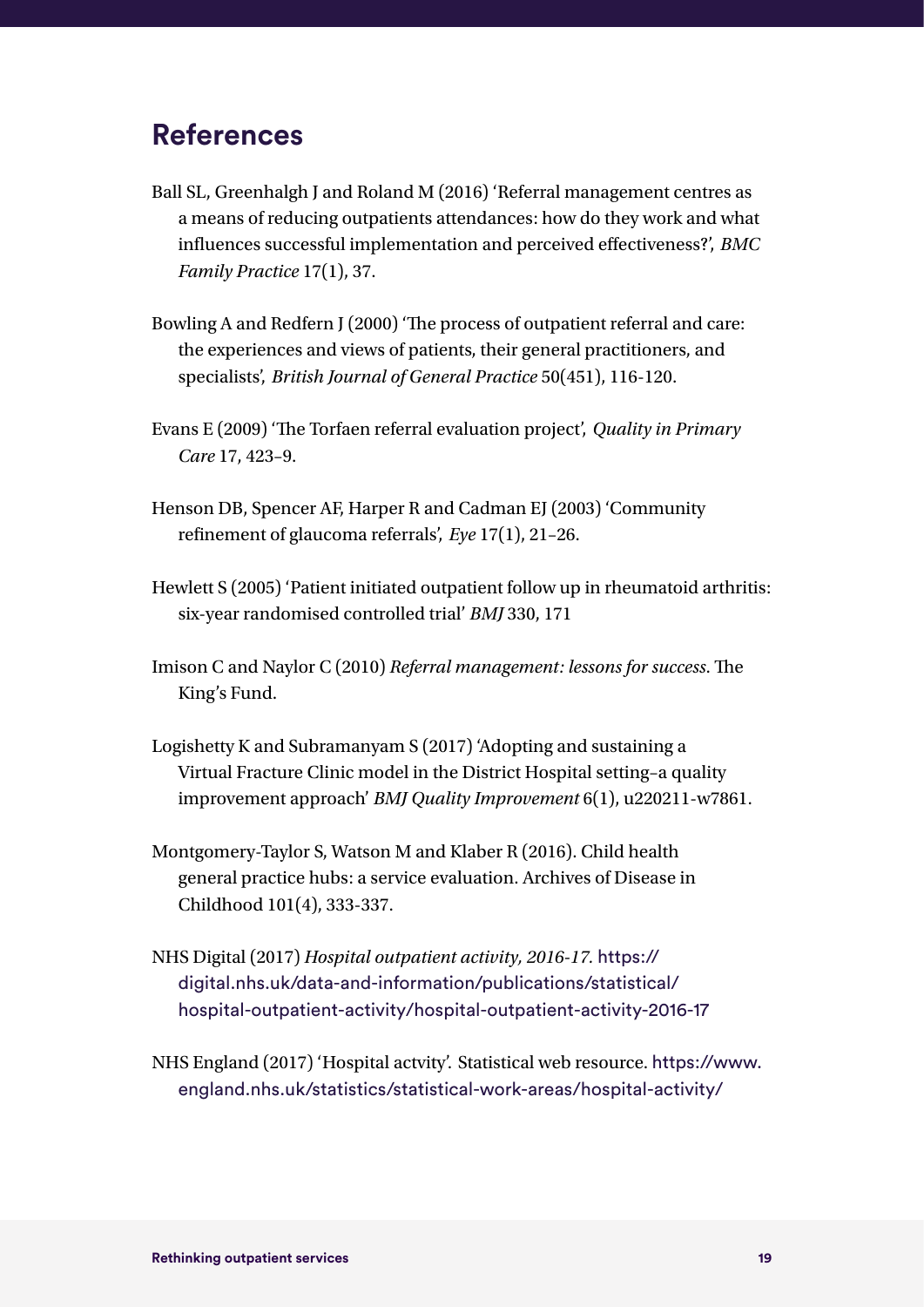- Oliva X, Micalo T, Perez S, Jugo B, Solana S, Bernades C and others (2013) 'Virtual referral system between specialized endocrinological care and primary care', *Endocrinologia y Nutricion* 60, 4–9.
- Patel RS, Smith DC and Reid I (2000) 'One stop breast clinics—victims of their own success? A prospective audit of referrals to a specialist breast clinic', *European Journal of Surgical Oncology* 26(5), 452–454.
- Royal College of Ophthalmologists (2016) *The Way Forward. Options to help meet demand for the current and future care of patients with eye disease* – *Glaucoma*. RCOphth.
- Stoves J, Connolly J, Cheung CK, Grange A, Rhodes P, O'Donoghue D and others (2010) 'Electronic consultation as an alternative to hospital referral for patients with chronic kidney disease: a novel application for networked electronic health records to improve the accessibility and efficiency of healthcare', *Qual Saf Health Care* 19, e54.
- Suris X, Cerda D, Ortiz-Santamaria V, Ponce A, Simon JL, Calvo E and others (2007) 'A rheumatology consultancy program with general practitioners in Catalonia, Spain', *Journal of Rheumatology* 34, 1328–31.
- Williams L, O'Riordan S, McGuigan C, Hutchinson M and Tubridy N (2012) 'A web-based electronic neurology referral system: a solution for an overburdened healthcare system?', *Ir Med J* 105:2012.
- Winpenny E, Miani C, Pitchforth E, Ball S, Nolte E, King S, Greenhalgh J and Roland M (2016) *Outpatient services and primary care*. National Institute for Health Research.